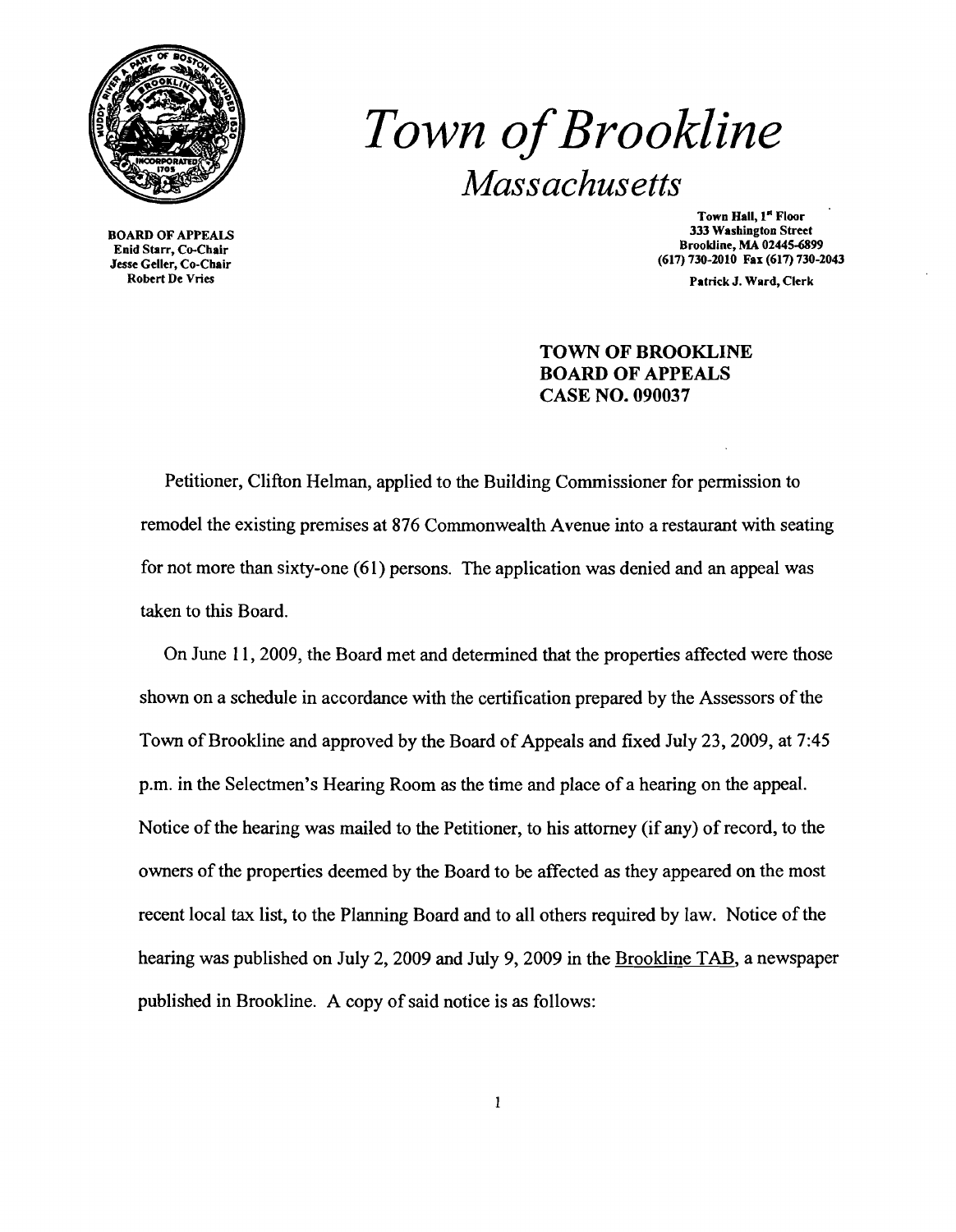### NOTICE OF HEARING

Pursuant to M.G.L. C. 39, sections 23A & 23B, the Board of Appeals will conduct a public hearing to discuss the following case:

Petitioners: CLIFTON HELMAN Location of Premises: 876 COMMONWEALTH AVE BRKL Date of Hearing: 07/23/2009 Time of Hearing: 7:45 p.m. Place of Hearing: Selectmen's Hearing Room, 6th. floor

A public hearing will be held for a variance and/or special permit from:

6.02.1; Table of Off-Street Parking Space Requirements, Variance Required 6.02.1. b; Off-Street Parking space Regulations, Special permit Req uired. 8.02.2; Alteration or Extension, Special Permit Required,

ofthe Zoning By-Law to remodel the existing premises at 876 Commonwealth Avenue into a restaurant with seating for not more than 61

### at 876 COMMONWEALTH AVE BRKL.

Said Premises located in a G-2.0 (General Business) district.

*Hearings, once opened, may be continued by the Chair to a date and time certain. No further notice will be mailed to abutters or advertised in the TAB. Questions regarding whether a hearing has been continued, or the date and time of any hearing may be directed to the Zoning Administrator at* 617-734-2134 *or check meeting calendar at:http://calendars.town.brookline.ma.us/MasterTownCalandarl?FormID=158.* 

The Town of Brookline does not discriminate on the basis of disability in admission to, access *to, or operations ofits programs, services or activities. Individuals who need auxiliary aids for effective communication in programs and services of the Town of Brookline are invited to make their needs known to the ADA Coordinator, Stephen Bressler, Town of Brookline, 11 Pierce Street, Brookline, MA 02445. Telephone:* (617) *730-2330; TDD* (617) *730-2327.* 

### Enid Starr Jesse Geller Robert De Vries

At the time and place specified in the notice, this Board held a public hearing. Present at

the hearing was Chairman, Jesse Geller, and Board Members, Jonathan Book and Rob

DeVries. Attorney Roger R. Lipson of 7 Harvard Street, Ste. 220, Brookline, MA 02445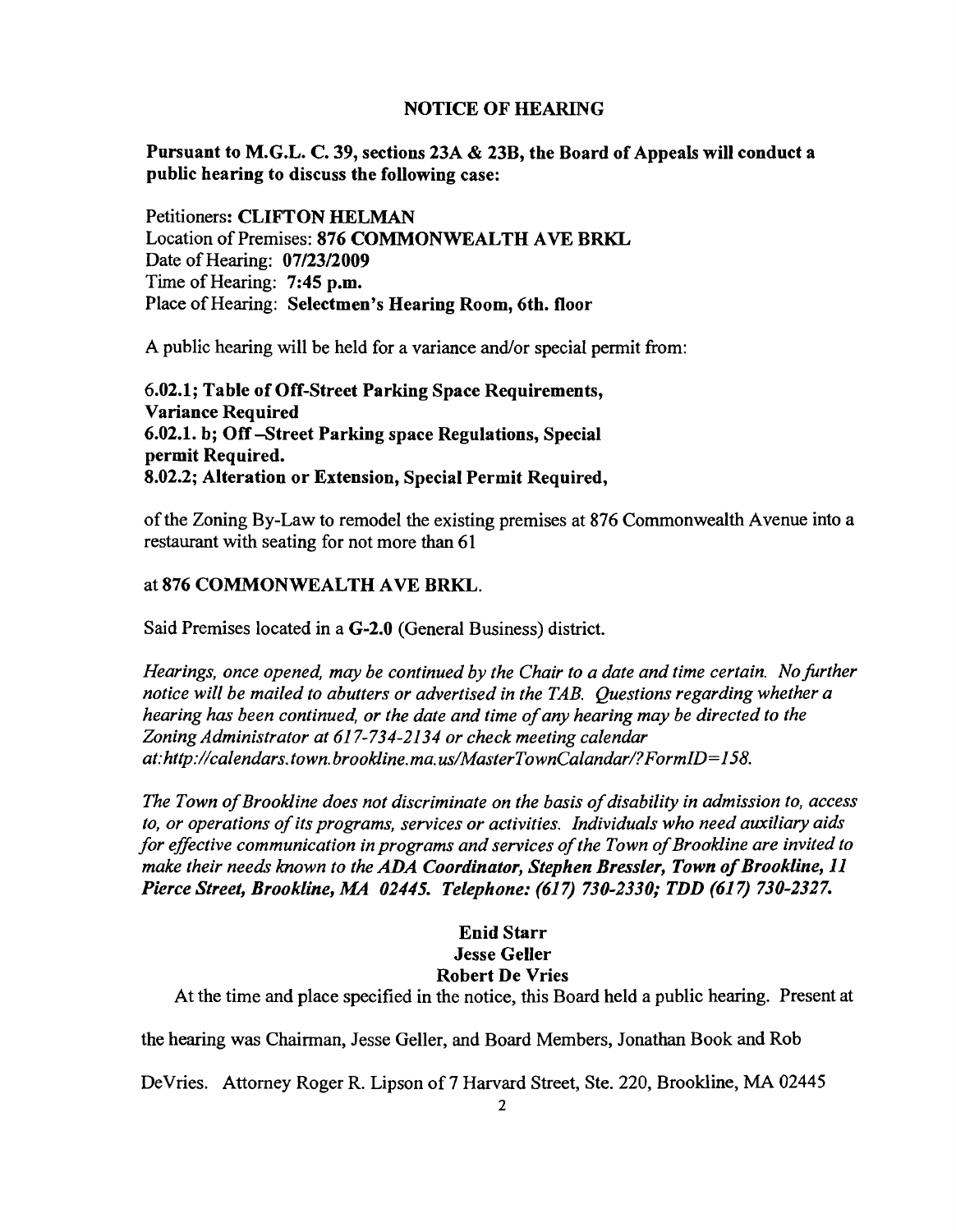presented the case on the behalf of the owner, before the Board. Attorney Lipson waived the reading of the notice of hearing.

Attorney Lipson reviewed the permits recently issued to the subject address. On March 12, 2001, the Planning Board approved sign and facade improvements for Tweeter. Inc. to expand into the rightmost four of the five storefront bays at 874-880 Commonwealth Avenue. This included approval of a new facade sign, glass window panels and a handicap ramp. On June 5, 2002, the Planning Board approved an application by Starbucks coffee shop to remove landscaping and install an outdoor seating area, surrounded by a wrought iron fence. In July, 2007 - April, 2008, the Planning Board reviewed and approved modifications to the building's facade, including new signage for Citibank, a modification in the storefront transom windows, and a new stair and extended ramp for the new central storefront entrance.

Attorney Lipson described 876 Commonwealth Avenue as the middle storefront in a threeunit commercial building along Commonwealth Avenue near the intersection of Commonwealth Avenue and Amory Street. A private alleyway exists between the subject property and the neighboring building at 888 Commonwealth Avenue. The building has a cast stone fayade featuring classical piers and cast stone urns on the parapet. This storefront was previously part of the right-most storefront (now occupied by Citibank) and used as retail space for Tweeter.

Attorney Lipson said that the applicant, Clifton Helman, would like to convert the formerly retail space, approximately 2,697 s.f., into a restaurant operated by Chipotle Mexican Grill with 61 seats. He said that the applicant would remove an existing landscaping bed in front of the storefront, install a concrete pad, and use the area for seasonal outdoor seating. The number of seats would remain at 61 at all times; the applicant would remove bar

3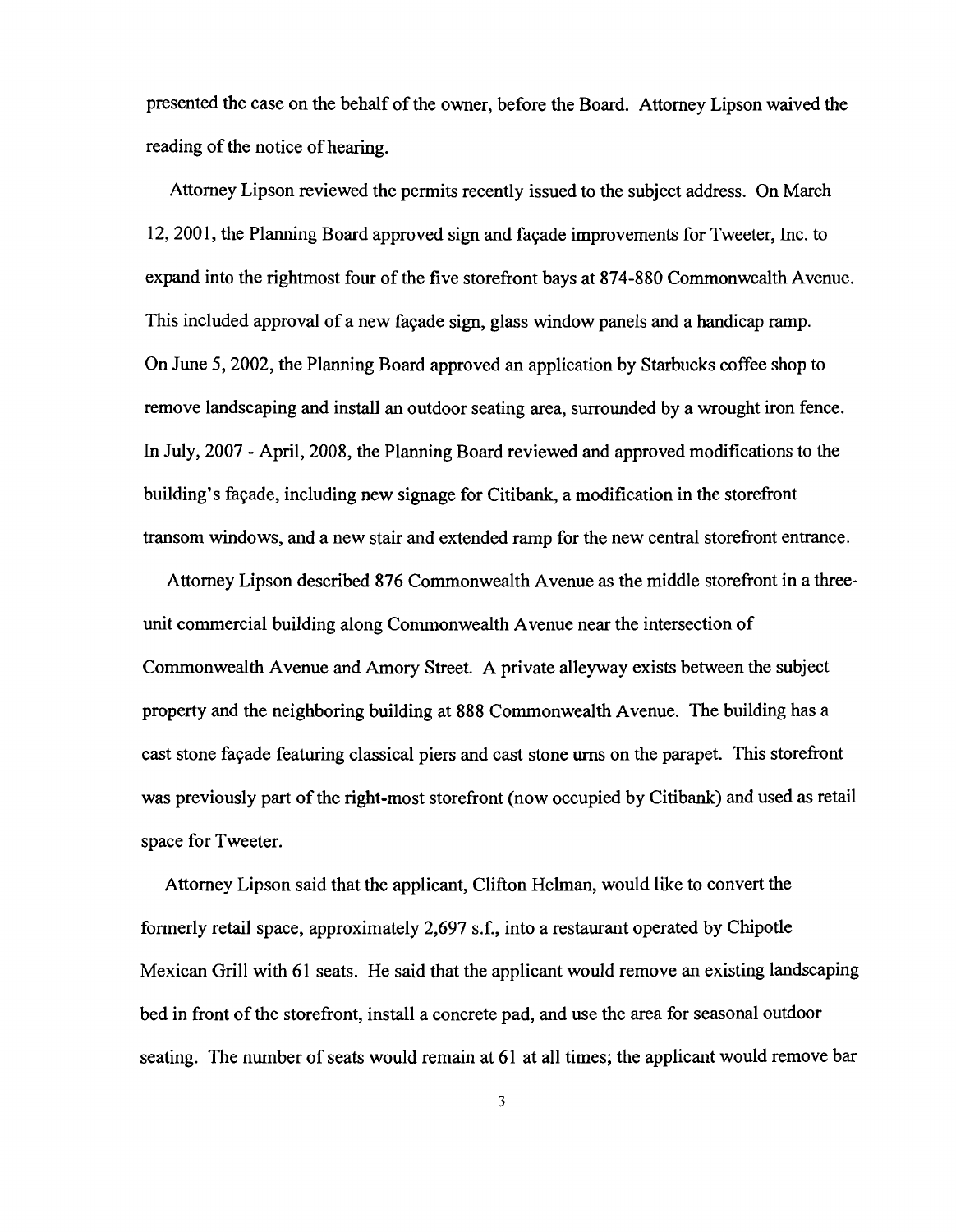area seats when the patio area is in use.

In regard to the Off-Street Parking Space Regulations, Attorney Lipson stated that the recent amendment to Section 6.02.1.b of the Zoning By-Law approved at the May, 2009 Town Meeting would allow the Board of Appeals to waive up to 10 spaces or up to 50 percent of any increased requirement. Based upon his client's application, Attorney Lipson stated that the conditions set forth in Section 6.02.1.b of the Zoning By-Law were met. He pointed out that the restaurant is in the middle of the Boston University campus and that most of the customers would probably be students and that many of the 25 part-time employees would also probably be students. More importantly, he noted that the Commonwealth Avenue Green Line runs by the restaurant's front door making accessibility by public transportation a major factor in alleviating parking requirements.

Attorney Lipson informed the Board that the applicant intends to revise all of the current storefronts so that all transom windows are consistently sized and will match the existing recent changes to the adjoining storefronts to assure uniformity.

Attorney Lipson stated that he objected to the Planning Board's proposed condition requiring subsidizing at least 50 percent of the cost of monthly subway and bus T-passes for all of the restaurant's employees. He said that some of the part-time employees would probably be students who reside in nearby dormitories and apartments and suggested that the condition be amended to apply only to those employees residing beyond a one-mile radius from the restaurant.

The Chairman asked if any of the other Board Members had any questions.

Board Member DeVries asked whether the area immediately in front of the building was in Brookline or Boston. Attorney Lipson responded that the area from in front of the building to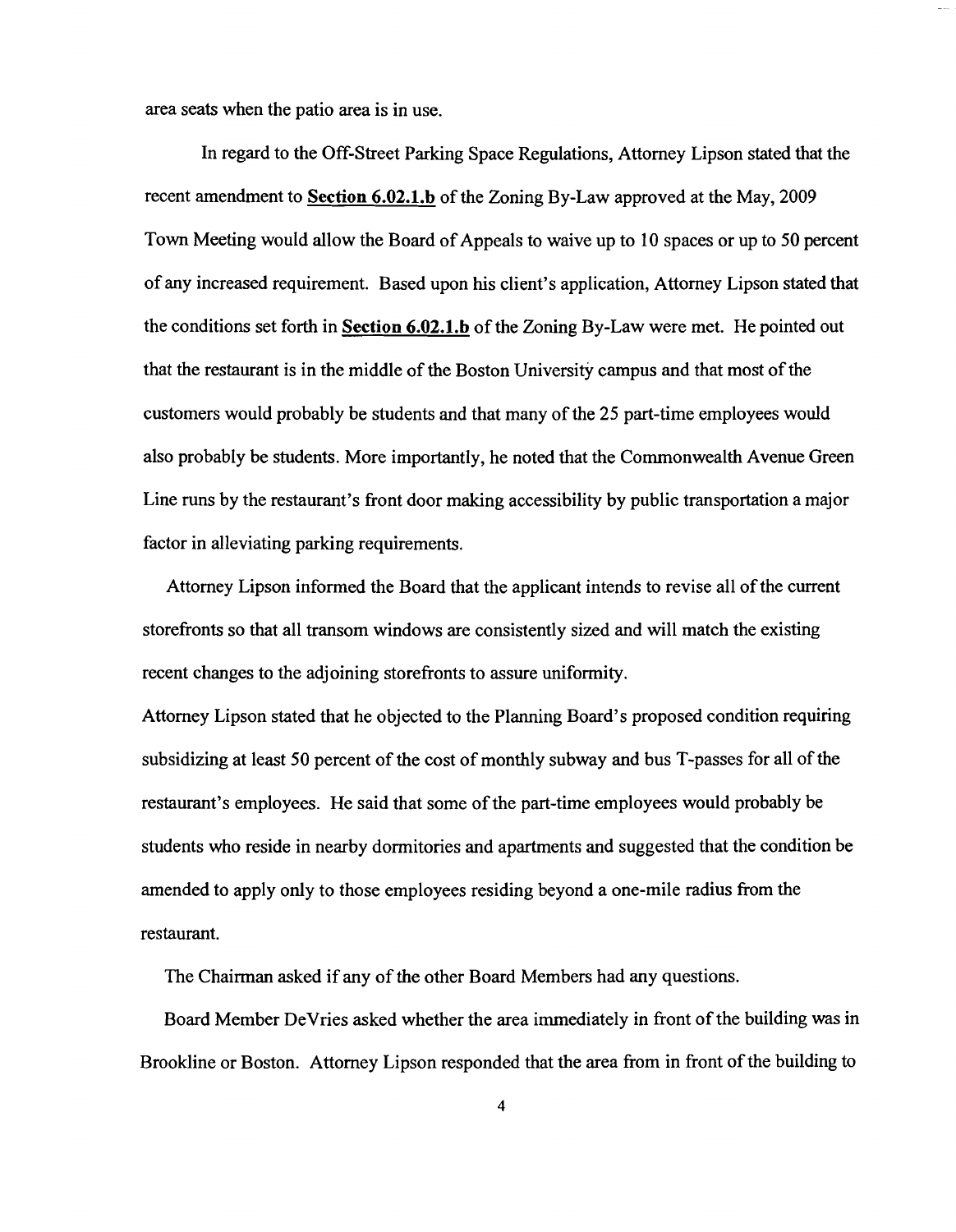the sidewalk was in Brookline. Mr. DeVries asked whether any outside seating was planned and Attorney Lipson responded that the current landscaped area was being removed to facilitate outside seating and that the applicant intended to apply for 10 outside seats.

Attorney Lipson then distributed copies of the applicant's design plans for the façade improvements, signage, transoms, landscaping and patio seating plans. The plans were

marked as Exhibit A and made a part of the hearing record.

The Chairman asked whether anyone in attendance wanted to speak in favor or against the

application for relief. No one spoke in favor or against the petition.

Lara Curtis, Senior Planner, delivered the findings of the Planning Board.

**Section 6.02, Paragraph 1,** Table of Off-Street Parking Space Requirements **Section 6.02.1.b** - Off-Street Parking Space Regulations: In May 2009, Town Meeting approved an amendment to this section regarding changes of use in business districts within existing buildings: "When a change or expansion of a non-residential use in a business district is proposed primarily or entirely within an existing building, the Board of Appeals by special permit may waive up to 10 spaces, or up to 50 percent, of any increased requirement, whichever is greater." If the Attorney General does not approve this amendment, this section would revert to its previous language.

|                                         | $\mathbb{E}$ $\{ \infty, \infty, \infty \}$ | $5.83$ $(6)$ | $\left  \cdot \right $ $\left  \cdot \right $ $\left  \cdot \right $ |                         |
|-----------------------------------------|---------------------------------------------|--------------|----------------------------------------------------------------------|-------------------------|
| Parking Spaces (1 space per 5<br>seats) | С×                                          |              |                                                                      | <b>Special Permit**</b> |

\*The parking calculations are as follows: as a pre-existing retail space of 2,697 s.f., the storefront is already credited as having 7.7 parking spaces (1 space for every 350 s.f.), although there is no parking on site. A 61 seat restaurant requires 12.2 spaces, therefore, the applicant is required to provide the difference of 4.5 spaces or seek relief.

\*\*When considering whether a special permit is appropriate under Section 6.02.1.b, the Board of Appeals shall consider the operating characteristics of the proposed use, the peak parking demand for the proposed use in relation to the peak parking demand generated by other uses in the area, the need for and provision of employee parking, and the availability and/or shortage of existing public parking and transit facilities in the area.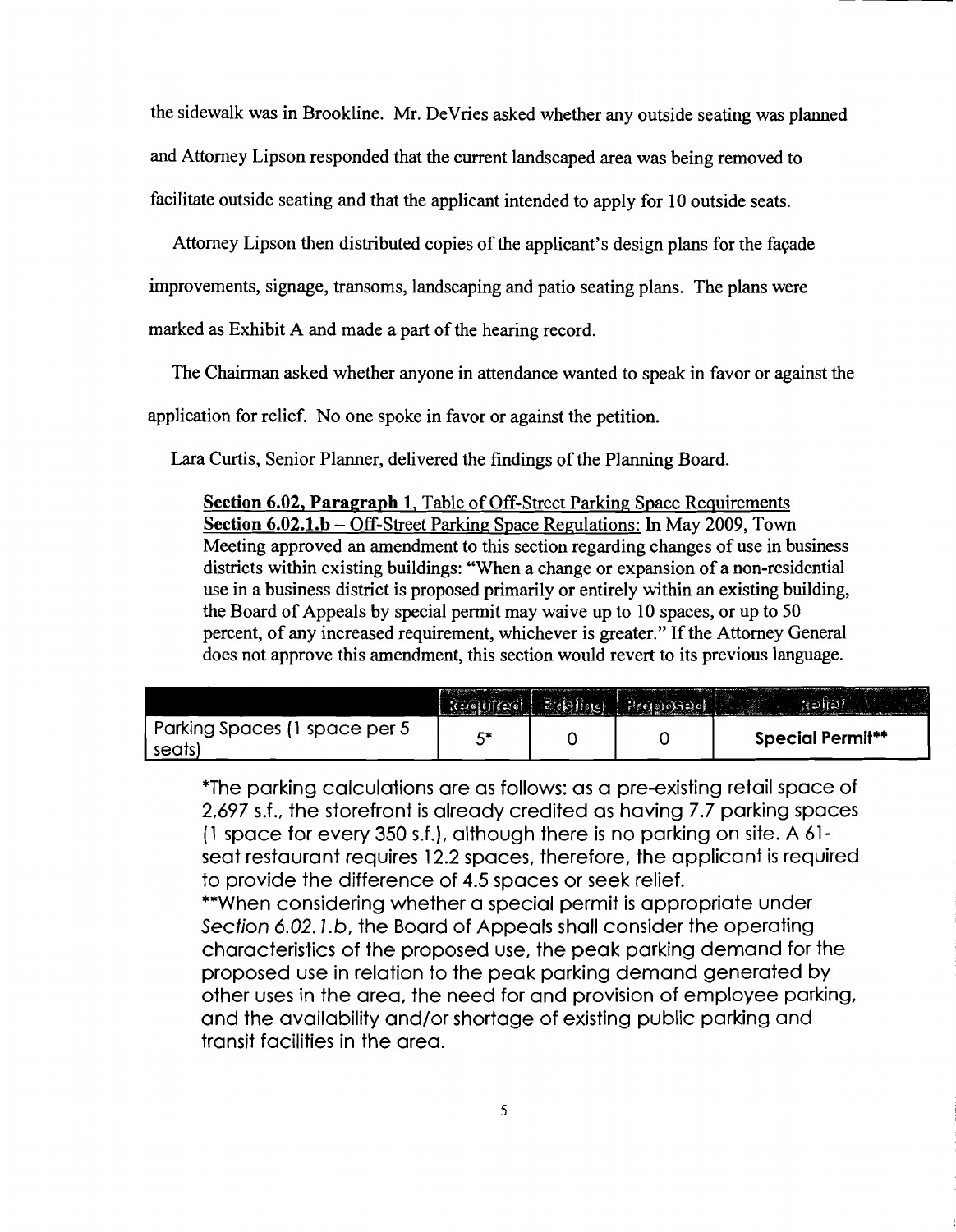#### Section 8.02.2 – Alteration or Extension

A special permit is required to alter or enlarge a non-conforming condition.

Ms. Curtis said that the Planning Board had no objection to this proposal to convert the storefront from retail space to a restaurant with 61 seats. The storefront is in a highly commercial and pedestrian area and is in very close proximity to rapid transit. As there is no onsite parking available at this location, and to encourage the use of public transportation for employees, the management should provide partially subsidized T passes to all restaurant employees, which is a condition that has been attached in similar Board of Appeals cases. The Board does have some concerns regarding the renovation of the storefront and the installation of the outdoor patio, but the Board would like to consider any and all exterior façade modifications and signage at a sign and façade design review meeting. The applicant is expected to pursue approval of façade modifications from the Planning Board should the special permit relief for parking be granted. Therefore, the Planning Board recommends approval of the proposal subject to the following conditions:

- 1. The restaurant's management shall implement an employee T-pass program, where management subsidizes at least 50 percent of the cost of monthly subway and bus Tpasses for all of the restaurant's employees.
- 2. Prior to the issuance of a building permit, the applicant shall submit to the Building Commissioner for review and approval for conformance to the Board of Appeals decision: 1) a final floor plan showing dimensions stamped and signed by a registered architect or land surveyor, and 2) evidence that the Board of Appeals decision has been recorded at the Registry of Deeds.

Michael Shepard, Building Commissioner, delivered the comments from the Building Department. He said that the Building Department supported the proposal for a restaurant at 876 Commonwealth Avenue and fundamentally agreed with the conditions proposed by the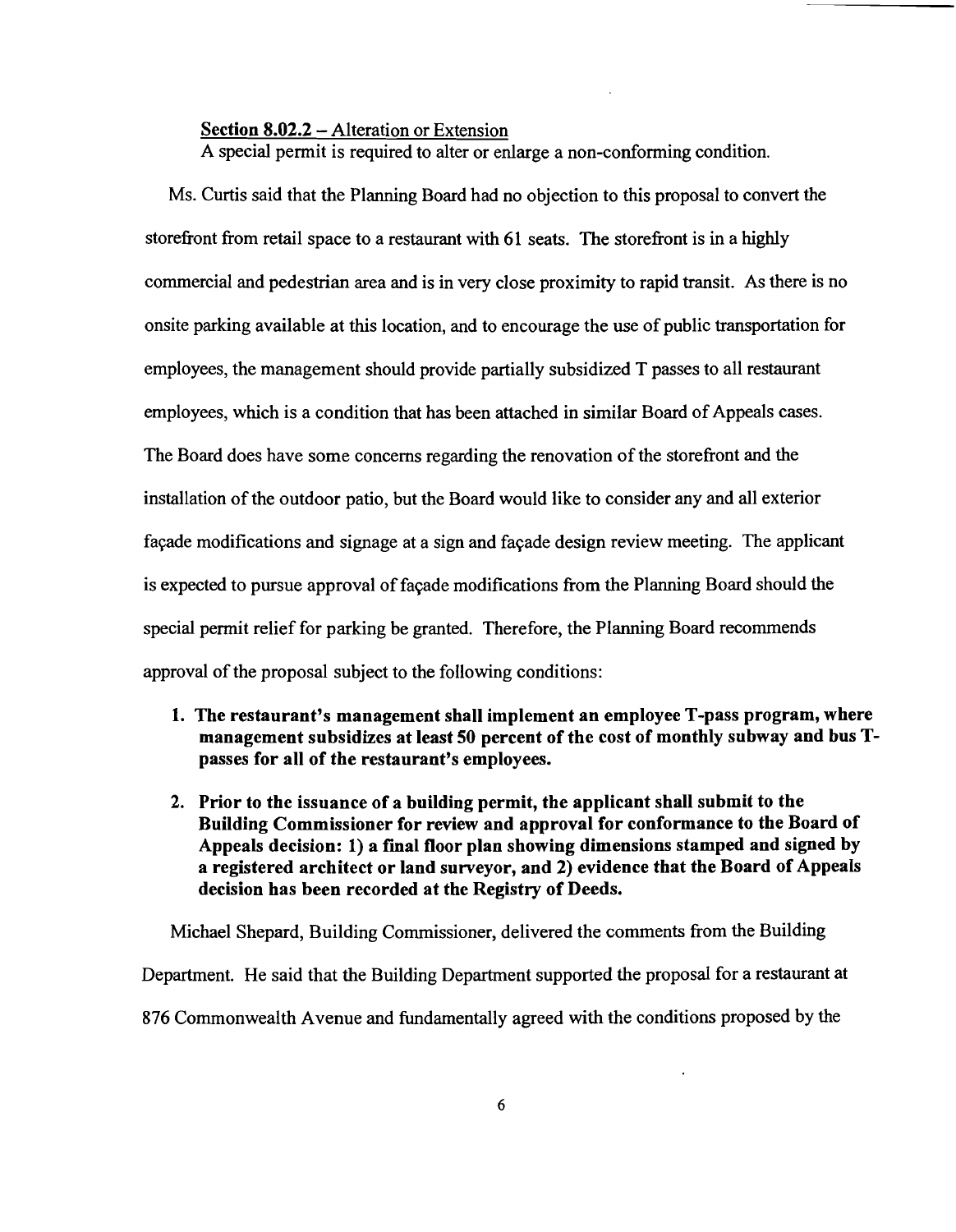Planning Board. He said, however, that the requirement for the restaurant owner to provide subsidized T passes was difficult to enforce.

The Chairman asked whether any of the other members of the Board had any further questions. Both members indicated that they would vote in favor of the application.

There being no further questions and the Board having deliberated on this matter and having considered the foregoing testimony, the Board concludes that the requirements of Section 9.05 of the Zoning By-Law have been satisfied and that it is desirable to grant a Special Permit granting relief from the provisions of Section 6.02.1.b of the Zoning By-Law, approving a waiver of up to 10 parking spaces or up to 50% of any increased parking requirement for the expansion of a non-residential use in a business district when alterations are entirely within an existing building. The Board further approved the issuance of a Special Permit under Section 8.02.2 of the Zoning By-Law for alterations to a non-conforming structure.

The Board also considered Attorney Lipson's suggestion for an amendment to the Planning Board's condition requiring the management to subsidize at least 50 percent of the cost ofT-passes for all of the employees and agreed that it should apply only to those employees who resided beyond a one-mile radius from the restaurant.

The Board considered:

- a. The operating characteristics of the proposed use including but not limited to a description of the type of business, hours of operation, number of employees, and delivery of service requirements;
- b. the peak parking demand for the proposed use in relation to the peak parking demand generated by other uses in the area;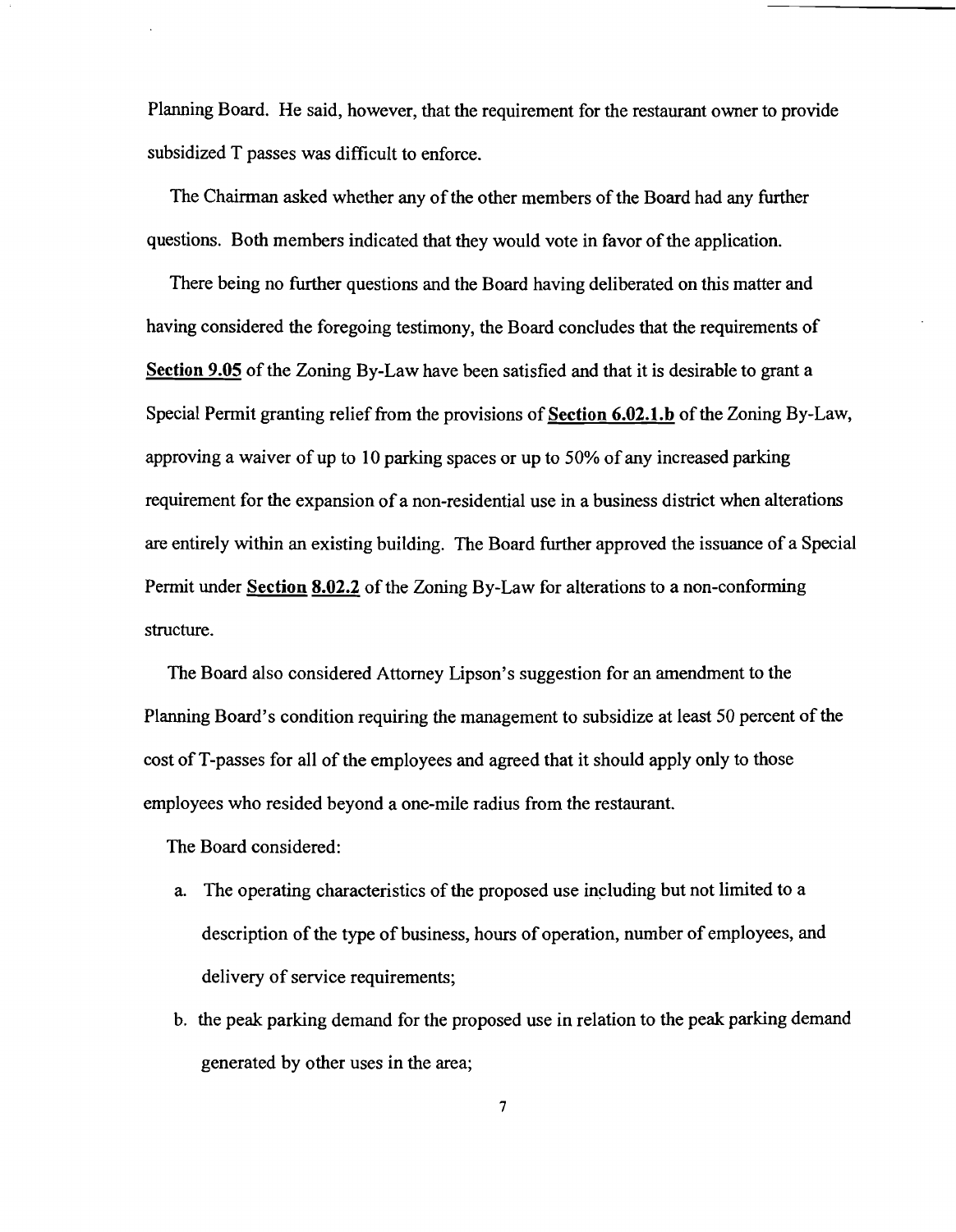- c. the need for and provision of employee parking;
- d. the availability and/or shortage of existing public parking and transit facilities in the area.

The Board specifically makes the following findings pursuant to Section 9.05 of the

Zoning By-Law:

- a. The specific site is an appropriate location for such a use, structure, or condition.
- b. The use as developed will not adversely affect the neighborhood.
- c. There will be no nuisance or serious hazard to vehicles or pedestrians.
- d. Adequate and appropriate facilities will be provided for the proper operation of the proposed use.
- e. The development as proposed will not have a significant adverse effect on the supply

of housing available for low and moderate income people.

Accordingly, the Board voted unanimously to grant the requested relief subject to the

following conditions:

- 1. The restaurant's management shall implement an employee T-pass program, where management subsidizes at least 50 percent of the cost of monthly subway and bus T-passes for those restaurant employees residing beyond a one mile radius of 876 Commonwealth Avenue. Evidence of such program shall be submitted to the Assistant Director for Regulatory Planning.
- 2. Prior to the issuance of a building permit, all façade improvements to the building, which shall include the renovation of windows including consistently sized transoms thoughout (for all ground floor uses), shall be submitted to the Planning Board for review and approval.
- 3. Prior to the issuance of a building permit, the applicant shall submit to the Building Commissioner for review and approval for conformance to the Board of Appeals decision: 1) a final floor plan showing dimensions stamped and signed by a registered architect or land surveyor, and 2) evidence that the Board of Appeals decision has been recorded at the Registry of Deeds.